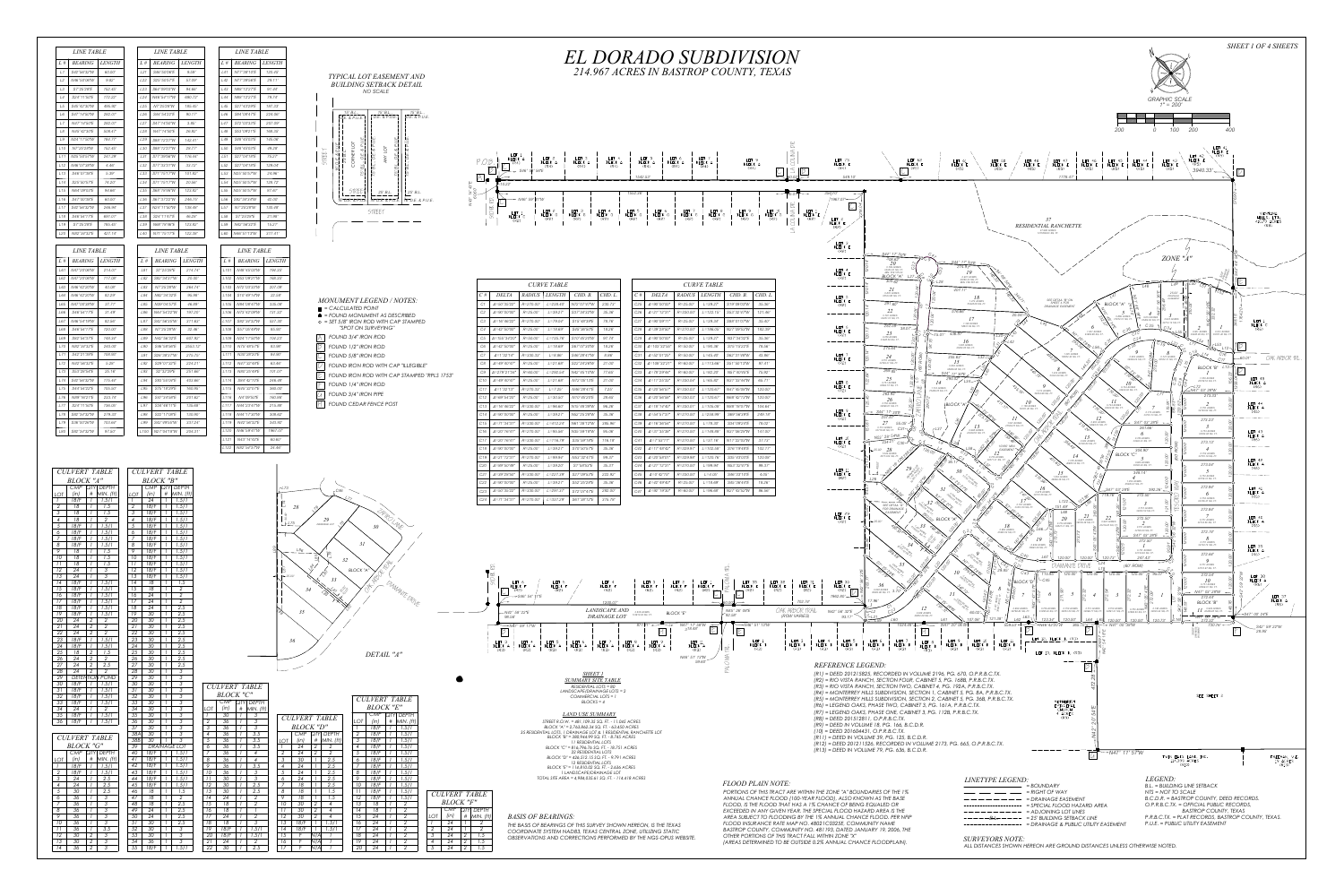

## *MONUMENT LEGEND / NOTES: = CALCULATED POINT*

## *REFERENCE LEGEND:*

- *"SPOT ON SURVEYING"*
- $\boxed{A}$  FOUND 3/4" IRON ROD
- B *FOUND 1/2" IRON ROD*
- *FOUND 5/8" IRON ROD* C D *FOUND IRON ROD WITH CAP "ILLEGIBLE"*
- E *FOUND IRON ROD WITH CAP STAMPED "RPLS 1753"*
- F *FOUND 1/4" IRON ROD*
- $\left|\begin{matrix} \overline{\mathcal{A}} \end{matrix}\right|$  **FOUND 3/4" IRON PIPE**
- H *FOUND CEDAR FENCE POST*

- *(R1) = DEED 201215825, RECORDED IN VOLUME 2196, PG. 670, O.P.R.B.C.TX. (R2) = RIO VISTA RANCH, SECTION FOUR, CABINET 5, PG. 168B, P.R.B.C.TX.*
- *(R3) = RIO VISTA RANCH, SECTION TWO, CABINET 4, PG. 192A, P.R.B.C.TX. (R4) = MONTERREY HILLS SUBDIVISION, SECTION 1, CABINET 5, PG. 8A, P.R.B.C.TX. (R5) = MONTERREY HILLS SUBDIVISION, SECTION 2, CABINET 5, PG. 36B, P.R.B.C.TX.*
- *(R6) = LEGEND OAKS, PHASE TWO, CABINET 3, PG. 161A, P.R.B.C.TX. (R7) = LEGEND OAKS, PHASE ONE, CABINET 3, PG. 112B, P.R.B.C.TX.*
- *(R8) = DEED 201512811, O.P.R.B.C.TX. (R9) = DEED IN VOLUME 18, PG. 166, B.C.D.R.*
- *(10) = DEED 201604431, O.P.R.B.C.TX.*
- *(R11) = DEED IN VOLUME 39, PG. 125, B.C.D.R. (R12) = DEED 201211526, RECORDED IN VOLUME 2173, PG. 665, O.P.R.B.C.TX. (R13) = DEED IN VOLUME 79, PG. 636, B.C.D.R.*



## *LEGEND: B.L. = BUILDING LINE SETBACK*

*NBU = NEIGHBORHOOD BOX UNIT NTS = NOT TO SCALE B.C.D.R. = BASTROP COUNTY, DEED RECORDS. O.P.R.B.C.TX. = OFFICIAL PUBLIC RECORDS, BASTROP COUNTY, TEXAS P.R.B.C.TX. = PLAT RECORDS, BASTROP COUNTY, TEXAS. P.U.E. = PUBLIC UTILITY EASEMENT P.O.B. = POINT OF BEGINNING*

## *BASIS OF BEARINGS: THE BASIS OF BEARINGS OF THIS SURVEY SHOWN HEREON, IS THE TEXAS COORDINATE SYSTEM NAD83, TEXAS CENTRAL ZONE, UTILIZING STATIC*

# *OBSERVATIONS AND CORRECTIONS PERFORMED BY THE NGS-OPUS WEBSITE.*

### *FLOOD PLAIN NOTE:* **PORTIONS OF THIS TRACT ARE WITHIN THE ZONE ",** ANNUAL CHANCE FLOOD (100-YEAR FLOOD), A *FLOOD, IS THE FLOOD THAT HAS A 1% CHANCE* **EXCEEDED IN ANY GIVEN YEAR. THE SPECIAL FLO** AREA SUBJECT TO FLOODING BY THE 1% ANNUAL *FLOOD INSURANCE RATE MAP NO. 48021C0325E, COMMUNITY NAME BASTROP COUNTY, COMMUNITY NO. 481193, DATED JANUARY 19, 2006, THE OTHER PORTIONS OF THIS TRACT FALL WITHIN ZONE "X"*

| PORTIONS OF THIS TRACT ARE WITHIN THE ZONE "A" BOUNDARIES OF THE 1% |  |
|---------------------------------------------------------------------|--|
| ANNUAL CHANCE FLOOD (100-YEAR FLOOD), ALSO KNOWN AS THE BASE        |  |
| FLOOD, IS THE FLOOD THAT HAS A 1% CHANCE OF BEING EQUALED OR        |  |
| EXCEEDED IN ANY GIVEN YEAR. THE SPECIAL FLOOD HAZARD AREA IS THE    |  |
| AREA SUBJECT TO FLOODING BY THE 1% ANNUAL CHANCE FLOOD. PER NFIP    |  |
| FLOOD INSURANCE RATE MAP NO. 48021C0325E, COMMUNITY NAME            |  |
| BASTROP COUNTY, COMMUNITY NO. 481193, DATED JANUARY 19, 2006, THE   |  |
| OTHER PORTIONS OF THIS TRACT FALL WITHIN ZONE "X"                   |  |
| (AREAS DETERMINED TO BE OUTSIDE 0.2% ANNUAL CHANCE FLOODPLAIN).     |  |
|                                                                     |  |



|                                                                                                                                                                                                                                                                                                                                                                                                                                                                                                         | .<br>$   -$<br>60.00'<br>L128   N44°20'36"E<br>131.22'<br>L129   N45°39'24"W<br>L130   S44°20'36"W<br>39.02'<br>L131 N47°11'57"W<br>60.02'<br>40.63'<br>L132   N44°20'36"E<br>L133   N45°39'24"W<br>4.15'<br>L134 N11°23'42"W<br>158.73'<br>$L135$ $N47°11'57"W$<br>60.00'                                                      | L141 S42°59'22"W<br>28.95'<br>L142 N63°52'17"E<br>140.63'<br>$\vert$ C66 $\vert$ $\Delta = 90^{\circ}00'00''$ $\vert$ R=25.00'<br>$L143$ $N10^{\circ}48'04''W$<br>219.11'<br>$LI44$ S42°56'32"W<br>209.91'<br>$LL145$ $N33^{\circ}29'58''W$<br>123.44'<br>L146 N42°56'32"E<br>24.40'<br>$L147$ S85°01'40"E<br>250.44'<br>$L148$ S47°10'37"E<br>4.35'                                                                                                                                                                                                                                                                                                                                                                                                                                                                                                                                                                                                                                | 159.06'<br>C65   $\Delta = 34^{\circ}15'42''$   R=270.00'   L=161.45'<br>S28°31′33″E<br>35.36'<br>$L = 39.27'$<br>S89°20′36″W<br>C67   $\triangle$ =90°00'00"   R=25.00'   L=39.27'<br>N0°39'24"W<br>35.36'                                                                                                                                                                                                                                                                                                                                                                                                                                                                                                                                                                                                                                                                                                                                                     | 5.11'<br>C85  <br>N56°24′40″W<br>4=0°53'12"   R=330.00'<br>$L = 5.11'$<br>51.27'<br>N51°30'46"W<br>C86   $\Delta = 8^{\circ}54'36''$   R=330.00'   L=51.32'<br>C87   ∆=90°00′00″   R=25.00′<br>$L = 39.27'$<br>S87°56′32″W<br>35.36'<br>C88 $\vert$ $\Delta = 2^{\circ}55'32''$ $\vert$ R=270.00' $\vert$ L=13.79'<br>N47°07'10″W<br>13.78'                                                                                                                                                                                                                                                                                                                                                                                                                                                                                                                                                                                                                                                                                                                                               | STREET                                                                                                                                                                                                                                                                                                                                                                                                                                                                  | $\vert$ 25' B.L. $\vert$ $\vert$<br>25'B<br>$ 25'$ B.L.<br>- -- -- -- -<br>$167$ D.E. & P.U.E. $167$ D.E. & P.U.E. $167$ D.E.<br>STREET |
|---------------------------------------------------------------------------------------------------------------------------------------------------------------------------------------------------------------------------------------------------------------------------------------------------------------------------------------------------------------------------------------------------------------------------------------------------------------------------------------------------------|---------------------------------------------------------------------------------------------------------------------------------------------------------------------------------------------------------------------------------------------------------------------------------------------------------------------------------|-------------------------------------------------------------------------------------------------------------------------------------------------------------------------------------------------------------------------------------------------------------------------------------------------------------------------------------------------------------------------------------------------------------------------------------------------------------------------------------------------------------------------------------------------------------------------------------------------------------------------------------------------------------------------------------------------------------------------------------------------------------------------------------------------------------------------------------------------------------------------------------------------------------------------------------------------------------------------------------|-----------------------------------------------------------------------------------------------------------------------------------------------------------------------------------------------------------------------------------------------------------------------------------------------------------------------------------------------------------------------------------------------------------------------------------------------------------------------------------------------------------------------------------------------------------------------------------------------------------------------------------------------------------------------------------------------------------------------------------------------------------------------------------------------------------------------------------------------------------------------------------------------------------------------------------------------------------------|-------------------------------------------------------------------------------------------------------------------------------------------------------------------------------------------------------------------------------------------------------------------------------------------------------------------------------------------------------------------------------------------------------------------------------------------------------------------------------------------------------------------------------------------------------------------------------------------------------------------------------------------------------------------------------------------------------------------------------------------------------------------------------------------------------------------------------------------------------------------------------------------------------------------------------------------------------------------------------------------------------------------------------------------------------------------------------------------|-------------------------------------------------------------------------------------------------------------------------------------------------------------------------------------------------------------------------------------------------------------------------------------------------------------------------------------------------------------------------------------------------------------------------------------------------------------------------|-----------------------------------------------------------------------------------------------------------------------------------------|
| $\boxed{3}$<br>LOT 9,<br>BLOCK B,<br>SHEET <sub>1</sub>                                                                                                                                                                                                                                                                                                                                                                                                                                                 | LDT 39<br>BLOCK A<br>(R6)                                                                                                                                                                                                                                                                                                       |                                                                                                                                                                                                                                                                                                                                                                                                                                                                                                                                                                                                                                                                                                                                                                                                                                                                                                                                                                                     |                                                                                                                                                                                                                                                                                                                                                                                                                                                                                                                                                                                                                                                                                                                                                                                                                                                                                                                                                                 |                                                                                                                                                                                                                                                                                                                                                                                                                                                                                                                                                                                                                                                                                                                                                                                                                                                                                                                                                                                                                                                                                           |                                                                                                                                                                                                                                                                                                                                                                                                                                                                         |                                                                                                                                         |
| _______<br>LOT 10,<br>BLOCK B,<br>SHEET <sub>1</sub><br>--------<br>LOT 11,<br>BLOCK B,<br>SHEET 1                                                                                                                                                                                                                                                                                                                                                                                                      | LDT 38<br>BLOCK A<br>(R6)<br>LOT 37<br>$-P.O.B.$ BLOCK A<br>$\degree$ 00' 24"E                                                                                                                                                                                                                                                  |                                                                                                                                                                                                                                                                                                                                                                                                                                                                                                                                                                                                                                                                                                                                                                                                                                                                                                                                                                                     |                                                                                                                                                                                                                                                                                                                                                                                                                                                                                                                                                                                                                                                                                                                                                                                                                                                                                                                                                                 | LOT 23 LOT 22 LOT 21 LOT 20 LOT 19 LOT 18 LOT 17 LOT 16<br>BLOCK A   BLOCK A   BLOCK A   BLOCK A   BLOCK A   BLOCK A   BLOCK A   BLOCK A   BLOCK A   BLOCK A   BLOCK A  <br>(R7)<br>(R7)<br>(R7)<br>(R7)<br>(R7)                                                                                                                                                                                                                                                                                                                                                                                                                                                                                                                                                                                                                                                                                                                                                                                                                                                                          | LDT 15<br>LDT <sub>14</sub><br>BLOCK A<br>BLOCK A<br>(R7)<br>(R7)<br>(R7)<br>(R7)                                                                                                                                                                                                                                                                                                                                                                                       | LOT 13<br>LOT 12<br>BLOCK A<br>BLOCK A<br>(R7)<br>(R7)<br>$1806.41'$ $\rightarrow$<br>SEE<br>$+$ 239.65' $+$<br>$\rightarrow$ SHEET 3   |
| 12.66'<br>$\frac{1}{2}$ 125.00'<br>$120.00^{+}$<br>BLOCK "B<br>\10'X60' NBU<br>EASEMENT<br>12<br>0.974 ACRES   0.937 ACRES<br>0.997 ACRES<br>42416.52 SQ. FT. 40836.56 SQ. FT. 43424.15 SQ. FT. 42462.48 SQ. FT<br>$L123 -$<br>100.00' 120.00'<br>$\overline{\phantom{a}}$ s47°<br>100.00' 120.00'<br>$168.89'_{C86}$ -1<br>BLOCK "E<br>0.798 ACRES 0.768 ACRES<br>0.769 ACRES<br>34755.91 SQ. FT. 33458.16 SQ. FT. 33490.33 SQ. FT. 35103.49 SQ. FT. 37554.40 SQ. FT.<br>125.00'<br>120.00'<br>120.00' | 120.00'<br>120.00'<br>120.00'<br>120.00'<br>0.803 ACRES<br>34964.52 SQ. FT<br>$0.860 \; \mathit{ACRES}$<br>37463.84 SQ. FT.<br>0.917 ACRES<br>121.78<br>39963.16 SQ. FT.<br>0.975 ACRES<br>121.78<br>121.78<br>121.78<br>$\frac{1}{121.78}$<br>116.66'<br>$-C85$<br>0.806 ACRES<br>0.862 ACRES<br>120.00'<br>120.00'<br>120.00' | 120.00'<br>120.00'<br>120.00'<br>120.00'<br>120.00'<br>120.00'<br>120.00'<br>$\frac{3}{4}$ 23<br>$\approx 24$<br>0.752 ACRES<br>0.752 ACRES<br>0.752 ACRES<br>0.752 ACRES<br>0.756 ACRES<br>0.752 ACRES<br>0.753 ACRES<br>32741.92 SQ. FT. 32744.56 SQ. FT.<br>32951.53 SQ. FT. 32739.28 SQ. FT.<br>32747.20 SQ. FT. 32749.84 SQ. FT.<br>32801.22 SQ. FT<br>–L124<br>L125<br>120.00'<br>120.00'<br>120.00'<br>120.00'<br>120.00'<br>74.18'<br>$-546°59'46E$<br>$(60'$ ROW) $718.74'$<br>FORTUNA DRIVE<br>$511.57$ $0.83$<br>$\frac{1}{118.74}$ - $\frac{C80}{100}$ - $\frac{0.35}{54}$ 54' 37<br>$-146°59'46''W$<br>120.00'<br>120.00'<br>120.00'<br>120.00'<br>120.00' 74.11'<br>$-121.78$<br>$-L138$<br>C82-<br>$\frac{10}{5}$ 12<br>$\sqrt{10}$<br>$\stackrel{3}{\circ}$ 13<br>$\approx 14$<br>1.022 ACRES 1.021 ACRES 1.019 ACRES<br>44538.45 SQ. FT. 44487.46 SQ. FT. 44376.56 SQ. FT.<br>120.00'<br>120.00'<br>120.00'<br>120.00'<br>120.00'<br>120.00'<br>120.00'<br>120.00' | 120.00'<br>120.00'<br>120.00'<br>120.00'<br>120.00'<br>120.00'<br>0.792 ACRES<br>34493.66 SQ. F<br>0.857 ACRES<br>7315.88 SQ. FT<br>-C53<br>0.922 ACRES<br>104.34<br>0.986 ACRES<br>42948.34 SQ. FT.<br>40141.00 SQ. FT.<br>1.016 ACRES 1.015 ACRES<br>122.31'<br>122.31'<br>C55<br>54'32''5<br>91.50'<br>97.32'<br>120.00'<br>440.46'<br>116.16'<br>$CS4$ $-S47°12'19''E$<br>122.31'<br>$-C81$<br>122.31'<br>79.68'<br>97.17'<br>99.94'<br>BLOCK "E"<br>C79-<br>$-C78$<br>$\approx 16$<br>$\approx 17$<br>$\frac{1}{6}$ 18<br>$\frac{19}{52}$ 19<br>$0.779$ ACRES<br>0.844 ACRES 0.779 ACRES<br>0.751 ACRES<br>$\begin{array}{ c c c c c c c c } \hline 0.976 \; ACRES & 0.910 \; ACRES & 0.844 \; ACRES & 0.779 \; ACRES \\ 42511.21 \; SQ. \; FT. & 39637.89 \; SQ. \; FT. & 36764.42 \; SQ. \; FT. & 33929.44 \; SQ. \; FT. \\ \hline \end{array}$<br>32695.86 SQ. FT. 33918.60 SQ. FT. S<br>125.00'<br>120.00'<br>120.00'<br>120.00'<br>120.00'<br>120.00' | $-$ S47° 10' 37"E<br>$\int$ 120.00'<br>120.00'<br>115.65'<br>120.00'<br>120.00'<br>120.00'<br>J₩<br>$-L148$<br>:82<br>$\lesssim$ 35<br>$\frac{1}{2}$ 32<br>$\approx$ 34<br>38B<br>0.987 ACRES <sup>V</sup><br>0.580 ACRES<br>1.014 ACRES<br>1.013 ACRES<br>1.013 ACRES<br>1.013 ACRES<br>1.013 ACRES<br>4250.14 SQ. FT. 44207.47 SQ. FT. 44157.59 SQ. FT. 44127.59 SQ. FT. 44120.47 SQ. FT.<br>44113.38 SQ, FT, 44106.28 SQ, FT, 42984.01 SQ, FT,<br>25279.18 SQ. FT<br>0.631 ACRES<br>27480.92 SQ. FT.<br>MIN. FFE 527.00<br>120.00'<br>120.00'<br>120.00'<br>120.00'<br>-C64<br>$120 - N47^{\circ}$<br>12′ 19″W<br>$(1, 105.80)$<br>$5$ <sub>ORES</sub> C73 <sup>-1</sup><br>120.00'<br>120.00'<br>120.00'<br>100.06'<br><b>BLOCK "F</b><br>$0.523$ ACRES<br>$\delta$ ( $\frac{10}{10}$ 22780.50 SQ. F<br>$\boldsymbol{\sigma}$<br>2.732 ACRES<br>118996.65 SQ. FT.<br>0.751 ACRES<br>0.751 ACRES<br>0.751 ACRES<br>0.779 ACRES<br>32698.36 SQ.<br>33922.75 SQ. FT.<br>32695.31 SQ. FT. 32696.83 SQ. FT<br>DRAINAG.<br>120.00'<br>730.64'<br>EASEMENT<br>120.00'<br>125.00'<br>1215.64' | I <i>Y</i> 971.11' <sup>-</sup><br>$170.00'$ $\longrightarrow$<br>ELECTRICAL EASEMENT<br>PER VOL. 205-884<br>ZONE "A"<br>39<br>8.397 ACRES<br>365756.82 SQ. FT.<br>$-25.00'$<br>$\left  \bigotimes_{\mathbb{R}} \right $ <i>WATER PIPELINE</i><br>$\left  \bigotimes_{\mathbb{R}} \right $ <i>EASEMENT PER VOL. 390</i> ,<br>PG.576<br>(O.R.B.C.TX.)<br>$C_{6,8}$<br>S44° 20' 36"W<br>$C67$ <sup><math>\rightarrow</math></sup><br>$\overline{\phantom{a}}$<br>2077.98' |                                                                                                                                         |
| TWIN DAKS LAND, INC.<br>39 114.399 ACRES<br>(R10)                                                                                                                                                                                                                                                                                                                                                                                                                                                       | FREEMAN, V.E.<br>19 ACRES<br>(R13)                                                                                                                                                                                                                                                                                              | 2410.01'<br>FREEMAN, V.E.<br>19 ACRES<br>(R13)                                                                                                                                                                                                                                                                                                                                                                                                                                                                                                                                                                                                                                                                                                                                                                                                                                                                                                                                      | 买                                                                                                                                                                                                                                                                                                                                                                                                                                                                                                                                                                                                                                                                                                                                                                                                                                                                                                                                                               |                                                                                                                                                                                                                                                                                                                                                                                                                                                                                                                                                                                                                                                                                                                                                                                                                                                                                                                                                                                                                                                                                           | $\mathbb{R}$ L <sub>13</sub><br>6277.05'<br>TOM ATES ESTATE<br>≪ ଝ<br>49.17 ACRES<br>(R11)                                                                                                                                                                                                                                                                                                                                                                              |                                                                                                                                         |

| <i>LINE TABLE</i> |
|-------------------|
| <i>LENGTH</i>     |
| 5.25'             |
| 19.21'            |
| 44.56'            |
| 158.73'           |
| 245.37'           |
| 60.00'            |
| 131.22'           |
| 39.02'            |
| 60.02'            |
| 40.63'            |
| 4.15'             |
| 158.73'           |
| 60.00'            |
|                   |

| <i>CURVE TABLE</i> |                              |               |               |             |         |
|--------------------|------------------------------|---------------|---------------|-------------|---------|
| $C \#$             | <b>DELTA</b>                 | <b>RADIUS</b> | <i>LENGTH</i> | CHD. BEAR   | CHD. L. |
| C48                | $\Delta = 90^{\circ}00'00''$ | $R = 25.00'$  | $L = 39.27'$  | S2°03'28"E  | 35.36'  |
| C49                | $\Delta = 9^{\circ}47'49''$  | $R = 270.00'$ | $1 = 46.17'$  | S51°57'22"F | 46.11'  |
| C <sub>50</sub>    | $\Delta = 9^{\circ}51'30''$  | $R = 330.00'$ | $L = 56.78'$  | S51°55'31"E | 56.71'  |
| C51                | $\Delta = 11^{\circ}05'15''$ | R=330.00'     | $L = 63.86'$  | S41°27'09"E | 63.76'  |
| C <sub>52</sub>    | $\Delta = 7^{\circ}58'55''$  | $R = 330.00'$ | $L = 45.97'$  | S43°00'19"E | 45.94'  |
| C <sub>53</sub>    | $\Delta = 3^{\circ}06'19''$  | $R = 330.00'$ | $L = 17.89'$  | S37°27'41"F | 17.88'  |
| C <sub>54</sub>    | $\Delta = 11^{\circ}17'47''$ | R=270.00'     | $L = 53.23'$  | S41°33'25"E | 53.15'  |
| C <sub>55</sub>    | $\Delta = 6^{\circ}28'42''$  | R=270.00'     | $L = 30.53'$  | S39°08'53"E | 30.51'  |
| C <sub>56</sub>    | $\Delta = 4^{\circ}49'04''$  | R=270.00'     | $L = 22.70'$  | S44°47'46"E | 22.70'  |
| C57                | $\Delta = 49^{\circ}40'47''$ | $R = 25.00'$  | $1 = 21.68'$  | S72°02'42"F | 21.00'  |
| C <sub>58</sub>    | $\Delta = 99^{\circ}22'37''$ | $R = 60.00'$  | $L = 104.07'$ | S47°11'47"E | 91.50'  |
| C <sub>59</sub>    | $\Delta = 49^{\circ}19'00''$ | $R = 60.00'$  | $L = 51.64'$  | S72°13'36"E | 50.06'  |
| C60                | $\Delta = 50^{\circ}03'37''$ | $R = 60.00'$  | $L = 52.42'$  | S22°32'18"E | 50.77'  |
| C61                | $\Delta = 49^{\circ}05'43''$ | $R = 25.00'$  | $1 = 21.42'$  | S22°03'21"F | 20.77'  |
| C <sub>62</sub>    | $\Delta = 35^{\circ}12'30''$ | $R = 330.00'$ | $L = 202.79'$ | S28°59'57"E | 199.61' |
| C63                | $\Delta = 9^{\circ}35'51''$  | $R = 330.00'$ | $L = 55.28'$  | S41°48'16"E | 55.21'  |
| C64                | $\Delta = 23^{\circ}50'45''$ | R=330.00'     | $L = 137.34'$ | S25°04'58"E | 136.35' |
| C65                | $\Delta = 34^{\circ}15'42''$ | R=270.00'     | $1 = 161.45'$ | S28°31'33"E | 159.06' |
| C <sub>66</sub>    | $\Delta = 90^{\circ}00'00''$ | $R = 25.00'$  | $L = 39.27'$  | S89°20'36"W | 35.36'  |
| C67                | $\Delta = 90^{\circ}00'00''$ | $R = 25.00'$  | $L = 39.27'$  | N0°39'24"W  | 35.36'  |

|         | <i>LINE TABLE</i> |               |  |  |  |
|---------|-------------------|---------------|--|--|--|
| $L \#$  | <i>BEARING</i>    | <i>LENGTH</i> |  |  |  |
| 1 136   | N47°12'19"W       | 197.10'       |  |  |  |
| 1 137   | N46°59′46″W       | 44.62'        |  |  |  |
| 1 138   | N56°51'17"W       | 29.58'        |  |  |  |
| 1 139   | N47°11'57"W       | 60.00'        |  |  |  |
| l 140   | S47°00'38"F       | 60.00'        |  |  |  |
| 1141    | S42°59'22"W       | 28.95'        |  |  |  |
| 1142    | N63°52'17"F       | 140.63'       |  |  |  |
| 1143    | N10°48'04"W       | 219.11'       |  |  |  |
| l 144   | S42°56'32″W       | 209.91'       |  |  |  |
| 1 1 4 5 | N33°29'58"W       | 123.44'       |  |  |  |
| l 146   | N42°56'32"F       | 24.40'        |  |  |  |
| l 147   | S85°01'40"F       | 250.44'       |  |  |  |
| l 148   | S47°10'37"F       | 4.35'         |  |  |  |

| <b>CURVE TABLE</b> |                               |               |               |             |         |
|--------------------|-------------------------------|---------------|---------------|-------------|---------|
| $C \#$             | <b>DELTA</b>                  | <b>RADIUS</b> | <b>LENGTH</b> | CHD BEAR    | CHD. L. |
| C68                | $\Delta = 34^{\circ}15'42''$  | R=330.00'     | $L = 197.33'$ | N28°31'33″W | 194.41' |
| C <sub>69</sub>    | $\Delta = 34^{\circ}56'51''$  | $R = 270.00'$ | $1 = 164.69'$ | N28°52'07"W | 162.15' |
| C70                | $\Delta = 50^{\circ}31'05''$  | $R = 25.00'$  | $L = 22.04'$  | N71°36'05"W | 21.34'  |
| C71                | $\Delta = 23^{\circ}10'08''$  | $R = 60.00'$  | $1 = 24.26'$  | S85°16'34"F | 24.10'  |
| C72                | $A = 99°20'06"$               | $R = 60.00'$  | $1 = 104.02'$ | N47°11'34"W | 91.48'  |
| C73                | $\Delta = 76^{\circ}09'58''$  | R=60.00'      | $1 = 79.76'$  | N35°36′31″W | 74.02'  |
| C74                | $\Delta = 49^{\circ}40'47''$  | R=25.00'      | $1 = 21.68'$  | N22°21′55″W | 21.00'  |
| C75                | $\Delta = 89^{\circ}51'09''$  | $R = 25.00'$  | $L = 39.21'$  | S87°52'07"W | 35.31'  |
| C76                | $\Delta = 90^{\circ}08'51''$  | $R = 25.00'$  | $L = 39.33'$  | N2°07'53"W  | 35.40'  |
| C77                | $\Delta = 11^{\circ}17'47''$  | $R = 330.00'$ | $L = 65.06'$  | N41°33'25"W | 64.96'  |
| C78                | $\Delta = 3^{\circ}58'02''$   | R=330.00'     | $L = 22.85'$  | N45°13'17″W | 22.85'  |
| C79                | $\Delta = 7^{\circ}19'45''$   | R=330.00'     | $L = 42.21'$  | N39°34′24″W | 42.18'  |
| C80                | $\Delta = 11^{\circ}05'15''$  | $R = 270.00'$ | $1 = 52.25'$  | N41°27'09"W | 52.17'  |
| C81                | $\Delta = 1^{\circ} 18' 06''$ | $R = 270.00'$ | $1 = 6.13'$   | N36°33′35″W | 6.13'   |
| C82                | $\Delta = 9^{\circ}47'09''$   | $R = 270.00'$ | $1 = 46.11'$  | N42°06'12"W | 46.06'  |
| C83                | $\Delta = 9^{\circ}51'30''$   | $R = 270.00'$ | $1 = 46.46'$  | N51°55'31"W | 46.40'  |
| C84                | $\Delta = 9^{\circ}47'48''$   | R=330.00'     | $L = 56.43'$  | N51°57'22"W | 56.36'  |
| C85                | $\Delta = 0^{\circ}53'12''$   | R=330.00'     | $1 = 5.11'$   | N56°24′40″W | 5.11'   |
| C86                | $\Delta = 8^{\circ}54'36''$   | R=330.00'     | $L = 51.32'$  | N51°30'46"W | 51.27'  |
| C87                | ∆=90°00'00″                   | R=25.00'      | $L = 39.27'$  | S87°56′32″W | 35.36'  |
| C88                | $\Delta = 2^{\circ}55'32''$   | R=270.00'     | $L = 13.79'$  | N47°07'10″W | 13.78'  |
|                    |                               |               |               |             |         |

*SHEET 2 SUMMARY SITE TABLE STREET R.O.W. = 6.998 AC, (304,818.97 SF) BLOCK "B" = 32.977 AC (1,436,489.59 SF) 29 RESIDENTIAL LOTS BLOCK "D" = 6.197 AC (269,936.73 SF) 5 RESIDENTIAL LOTS BLOCK "E" = 18.092 AC (788,096.35 SF) 20 RESIDENTIAL LOTS BLOCK "F" = 6.285 AC (273,787.51 SF) 6 RESIDENTIAL LOTS TOTAL SITE AREA = 70.549 AC (3,073,129.15 SF) LOTS = 60 BLOCKS = 4 SHEET 2 LAND USE SUMMARY*

## *LINETYPE LEGEND: = BOUNDARY*

*= RIGHT OF WAY = DRAINAGE EASEMENT = SPECIAL FLOOD HAZARD AREA = ADJOINING LOT LINES = 25' BUILDING SETBACK LINE = DRAINAGE & PUBLIC UTILITY EASEMENT = BROKEN LINE (NOT TO SCALE)*

## *TYPICAL LOT EASEMENT AND BUILDING SETBACK DETAIL*

# *SURVEYORS NOTE:*

*ALL DISTANCES SHOWN HEREON ARE GROUND DISTANCES UNLESS OTHERWISE NOTED.*



| $-----B_t------$         |
|--------------------------|
|                          |
| $\overline{\phantom{a}}$ |
|                          |



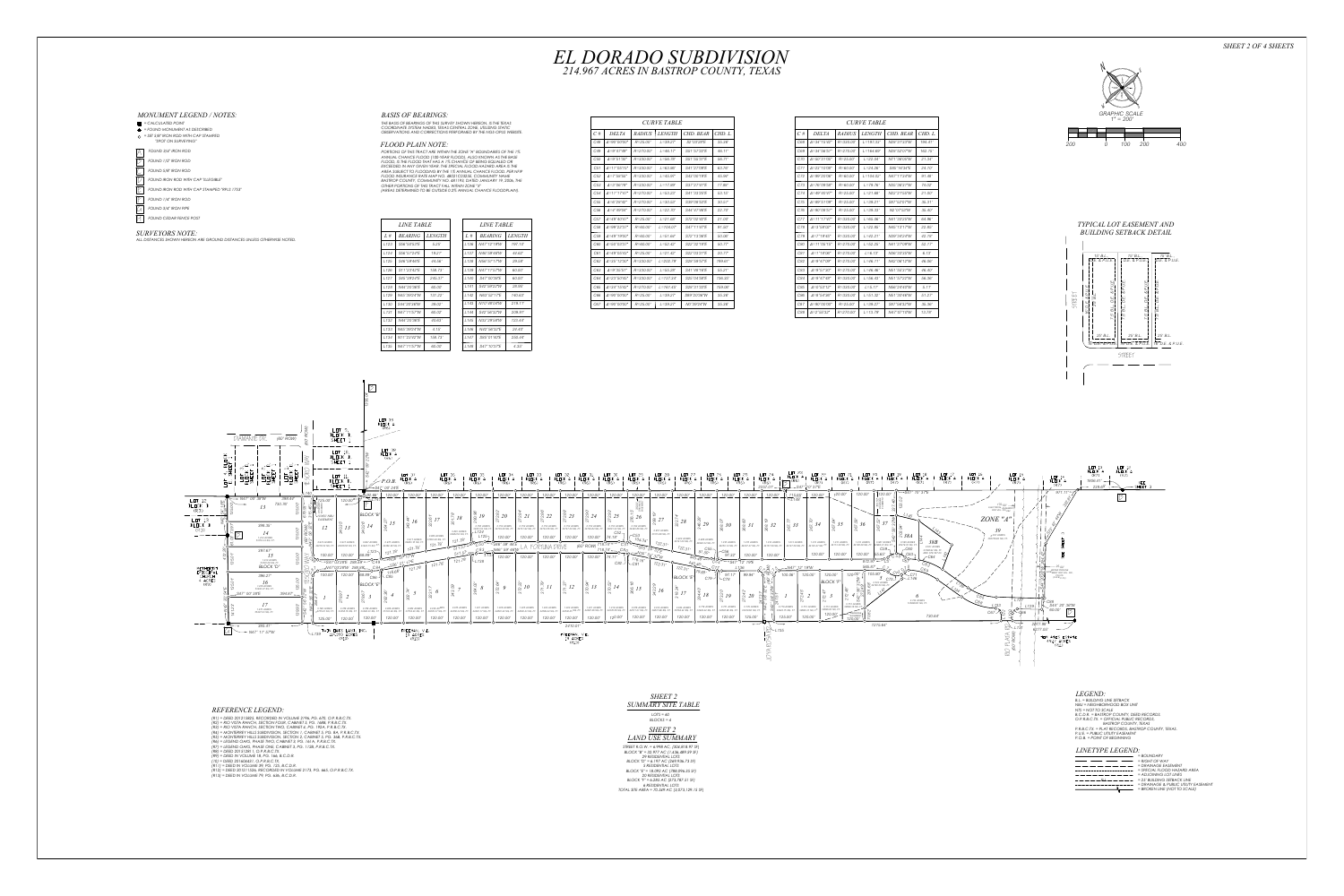

| <i>LINE TABLE</i> |                |               |  |
|-------------------|----------------|---------------|--|
| $L \#$            | <b>BEARING</b> | <i>LENGTH</i> |  |
| 1149              | N88°32'53"F    | 195.23'       |  |
| 1150              | S46°50'12"F    | 55.19'        |  |
| 1151              | S46°50'12"F    | 53.53'        |  |
| L <sub>152</sub>  | S71°36'54"F    | 36.35'        |  |
| 1153              | N71°36′54″W    | 6.74'         |  |
| 1154              | N71°36'54"W    | 36.35'        |  |
| 1155              | N46°50'12"W    | 74 81'        |  |
| 1156              | N46°50'12"W    | 33.90'        |  |
| 1156              | N88°32'53"F    | 47.87'        |  |
| 1157              | S88°32′53″W    | 195.23'       |  |
| / 158             | S88°32'53″W    | 23.13'        |  |
| 1159              | S88°32'53"W    | 172.11'       |  |
| 1160              | N88°32'53"F    | 27.37'        |  |
| 1161              | N46°50'12"W    | 17.41'        |  |

| <b>CURVE TABLE</b> |                              |               |               |             |         |
|--------------------|------------------------------|---------------|---------------|-------------|---------|
| $C \#$             | <i>DELTA</i>                 | <b>RADIUS</b> | <i>LENGTH</i> | CHD. BEAR   | CHD. L. |
| C89                | $A = 45^{\circ}47'44''$      | $R = 270.00'$ | $1 = 215.81'$ | S68°33'16"F | 210.11' |
| C90                | $\Delta = 42^{\circ}52'12''$ | $R = 270.00'$ | $1 = 202.02'$ | S70°01'01"F | 197.34' |
| C91                | $\Delta = 44^{\circ}36'56''$ | R=330.00'     | $L = 256.97'$ | S69°08'40"E | 250.52' |
| C.92               | $A = 12°31'25"$              | $R = 330.00'$ | $1 = 72$ 1.3' | S85°11'25"F | 71.99'  |
| C93                | $\Delta = 20^{\circ}50'19''$ | $R = 330.00'$ | $L = 120.02'$ | S68°30'34"F | 119.36' |
| C94                | $\Delta = 11^{\circ}15'12''$ | R=330.00'     | $L = 64.82'$  | S52°27'48"E | 64.71'  |
| C95                | $\Delta = 24^{\circ}46'42''$ | R=270.00'     | $L = 116.76'$ | S59°13'33"E | 115.86' |
| C96                | $\Delta = 16^{\circ}55'17''$ | R=270.00'     | $I = 79.74'$  | S55°17'51"F | 79.45'  |
| C97                | $\Delta = 7^{\circ}51'24''$  | R=270.00'     | $L = 37.02'$  | S67°41'11"E | 37.00'  |
| C98                | $\Delta = 49^{\circ}40'47''$ | $R = 25.00'$  | $L = 21.68'$  | N83°32′43″E | 21.00'  |
| C <sub>99</sub>    | $\Delta = 99^{\circ}35'17''$ | $R = 60.00'$  | $1 = 104.29'$ | S71°30'03"E | 91.65'  |
| C <sub>100</sub>   | $\Delta = 42^{\circ}02'17''$ | $R = 60.00'$  | $1 = 44.02'$  | N79°43'27"F | 43.04'  |
| C <sub>101</sub>   | $\Delta = 57^{\circ}33'00''$ | $R = 60.00'$  | $L = 60.27'$  | S50°28'54"E | 57.76'  |
| C102               | $\Delta = 47^{\circ}43'13''$ | $R = 25.00'$  | $1 = 20.82'$  | S45°34'01"E | 20.23'  |
| C <sub>103</sub>   | $\Delta = 2^{\circ}29'58''$  | R=330.00'     | $L = 14.40'$  | S68°10'38"E | 14.40'  |
| C <sub>104</sub>   | $\Delta = 14^{\circ}22'53''$ | $R = 25.00'$  | $1 = 6.28'$   | S66°12'13″W | 6.26'   |
| C <sub>105</sub>   | $\Delta = 99^{\circ}03'07''$ | $R = 60.00'$  | $1 = 103.73'$ | N71°27'40"W | 91.28'  |
| C106               | $\Delta = 49^{\circ}40'47''$ | R=25.00'      | $L = 21.68'$  | N46°46'30"W | 21.00'  |
| C <sub>107</sub>   | $\Delta = 24^{\circ}46'42''$ | R=330.00'     | $L = 142.71'$ | N59°13'33"W | 141.60' |
| C <sub>108</sub>   | $\Delta = 16^{\circ}54'26''$ | $R = 330.00'$ | $1 = 97.38'$  | N63°09'41"W | 97.03'  |
| C <sub>109</sub>   | $\Delta = 7^{\circ}52'16''$  | R=330.00'     | $L = 45.33'$  | N50°46'20"W | 45.30'  |
| C <sub>110</sub>   | ∆=44°36′56″                  | R=270.00'     | $L = 210.25'$ | N69°08'40″W | 204.97' |
| C111               | $\Delta = 18^{\circ}35'41''$ | $R = 270.00'$ | $1 = 87.63'$  | N56°08′03″W | 87.24'  |
| C112               | $\Delta = 26^{\circ}01'14''$ | R=270.00'     | $1 = 122.62'$ | N78°26'30"W | 121.57' |
| C113               | $\Delta = 45^{\circ}47'44''$ | R=330.00'     | $L = 263.76'$ | N68°33'16"W | 256.80' |



- 
- 
- 
- 
- 
- 
- 



- 
- 
- 
- 
- 
- 
- 
-